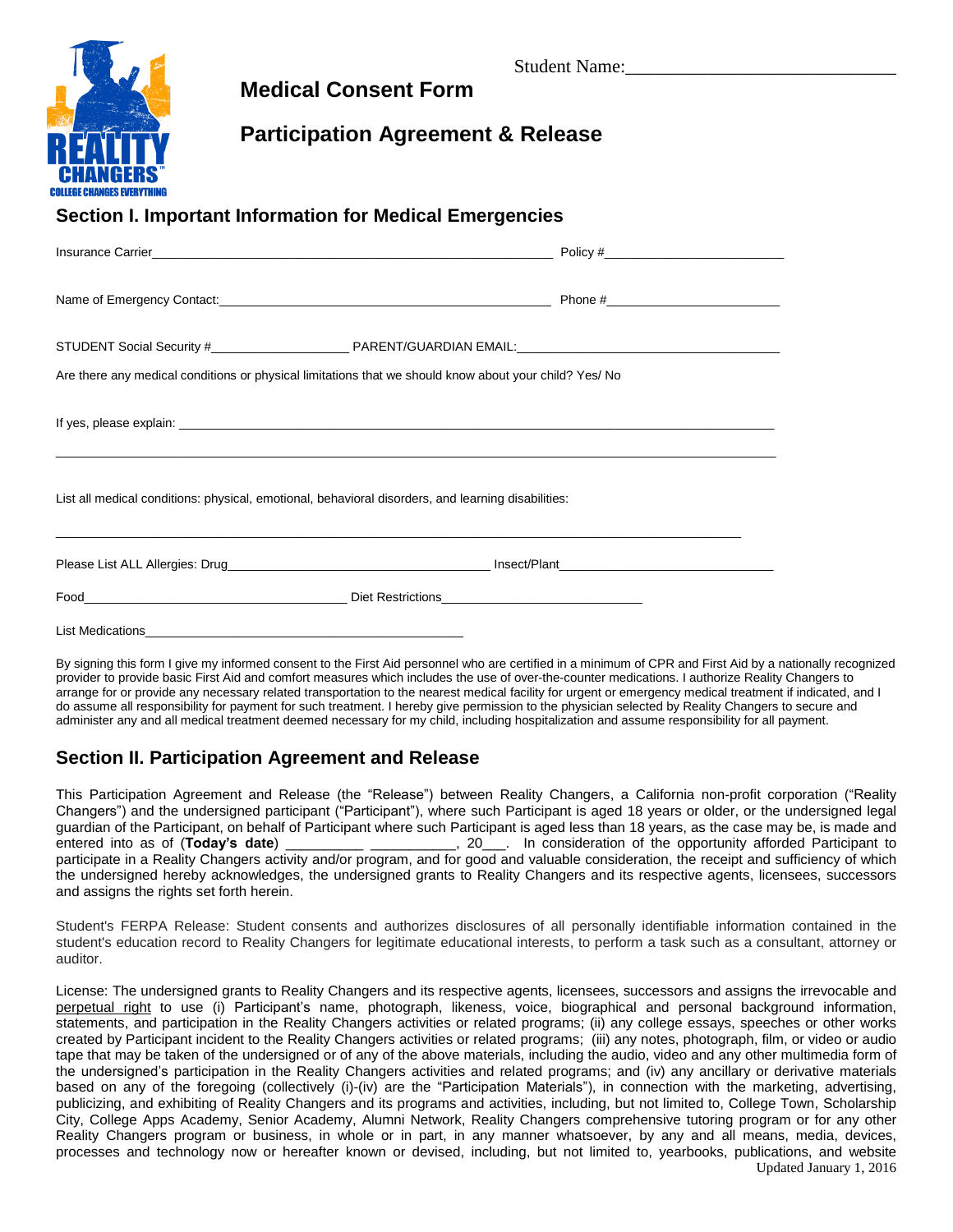materials as may be published by Reality Changers. Participant understands and agrees that all Participation Materials, including without limitation, all negatives, positives, prints, film, tapes, DVDs, CDs, streaming files, and any other media now known or hereafter devised in which the Participation Materials are stored, replayed, replicated or utilized are and shall remain the sole property of Reality Changers. Reality Changers shall have the right to reproduce, distribute and prepare derivatives of the above that may include any part or all of the above.

School Visit: Incidental to the above license, the undersigned hereby perpetually and irrevocably authorizes Reality Changers and its respective employees or agents to visit the undersigned's school site, observe classes, and obtain the undersigned's school grades, school transcripts and school records.

Drug Use/ Testing: The undersigned acknowledges Reality Changers does not condone or permit any use of illegal and controlled substances, except for medications as may be prescribed to the Participant by a licensed physician. The undersigned hereby authorizes the use by Participant while attending Reality Changers activities or related programs, of medications as may be prescribed to the Participant by a licensed physician or over the counter medications as directed by the respective manufacturers labels. The undersigned hereby authorizes Reality Changers to administer drug tests on the Participant as mandated by Reality Changers' internal policies.

No Warranties: THE UNDERSIGNED UNDERSTANDS AND AGREES THAT REALITY CHANGERS MAKES NO WARRANTIES AND SPECIFICALLY DISCLAIMS ALL WARRANTIES, EXPRESS, IMPLIED OR STATUTORY, REGARDING ALL ACTIVITIES AND PROGRAMS CONDUCTED BY REALITY CHANGERS AND REGARDING ANY FACILITIES, AREAS OR OTHER LOCATIONS WHERE SUCH ACTIVITIES AND PROGRAMS ARE CONDUCTED. SPECIFICALLY, REALITY CHANGERS SPECIFICALLY DISCLAIMS ALL WARRANTIES, EXPRESS, IMPLIED OR STATUTORY, REGARDING ANY AND ALL TIMES AND CIRCUMSTANCES WHEN PARTICIPANTS VIOLATE COMPANY POLICIES ESPECIALLY ANY AND ALL POLICIES REGARDING SAFETY.

Release of Claims: The undersigned hereby forever releases Reality Changers and its officers, directors, volunteers, agents and sponsors from any and all causes of action, suits, claims, demands, or any other damages associated with (i) the use by Reality Changers of the Participation Materials as permitted herein; (ii) Participant's participation in the Reality Changers activities, including, but not limited to, any property damage and bodily harm, injury or death suffered by Participant therein or related thereto; (iii) any transportation, programs, activities or other services provided by third parties incident to Participant's participation in the Reality Changers activities; (iv) Reality Changers' use of Participant's likeness and biographical information as permitted herein and any associated identifying characteristics, including without limitation claims arising from rights of publicity, rights of privacy, trademark, copyright, obscenity or defamation; (v) or by virtue of any blurring, distortion, alteration, or use in composite form of the Participation Materials, whether intentional or otherwise, that may occur or be produced in such use or in any subsequent processing thereof. The undersigned hereby irrevocably waives all rights and benefits now or in the future under and by virtue of the terms of Section 1542 of the California Civil Code which reads as follows:

#### A GENERAL RELEASE DOES NOT EXTEND TO CLAIMS WHICH THE CREDITOR DOES NOT KNOW OR SUSPECT TO EXIST IN HIS OR HER FAVOR AT THE TIME OF EXECUTING THE RELEASE, WHICH IF KNOWN BY HIM OR HER MUST HAVE MATERIALLY AFFECTED HIS OR HER SETTLEMENT WITH THE DEBTOR.

Limitations of Liability: In no event will Reality Changers and its officers, directors, volunteers, agents, and sponsors be liable to Participant for any indirect, special, punitive, incidental or consequential damages (including, without limitation, those resulting from lost profits), regardless of whether Reality Changers has advance notice of the possibility of such damages, arising out of Reality Changers' use of the Participation Materials or Participant's likeness and biographical information. In no event will Reality Changers' cumulative liability for any damages arising out of or in connection with the Participant's participation in any Reality Changers activity, program or any other matter related to this Release (whether arising out of contract, tort, or other legal theory) exceed \$250.

Choice of Law: This Agreement shall be governed by and construed in accordance with the laws of the State of California, USA, without regard to the conflict of laws provisions thereof.

| Participant Name: Name: Name and Security and Security and Security and Security and Security and Security and Security and Security and Security and Security and Security and Security and Security and Security and Securit       | Age: the contract of the contract of the contract of the contract of the contract of the contract of the contract of the contract of the contract of the contract of the contract of the contract of the contract of the contr | Gender:     |  |  |  |
|--------------------------------------------------------------------------------------------------------------------------------------------------------------------------------------------------------------------------------------|--------------------------------------------------------------------------------------------------------------------------------------------------------------------------------------------------------------------------------|-------------|--|--|--|
| Signature: Management of the Signature: Management of the Signature:                                                                                                                                                                 |                                                                                                                                                                                                                                |             |  |  |  |
| Guardian to sign if Participant is less than age 18. Minor agrees to be bound by signature after turning age 18.                                                                                                                     |                                                                                                                                                                                                                                |             |  |  |  |
| Guardian Name: <b>Campaign Contract Contract Contract Contract Contract Contract Contract Contract Contract Contract Contract Contract Contract Contract Contract Contract Contract Contract Contract Contract Contract Contract</b> |                                                                                                                                                                                                                                | Date: Date: |  |  |  |
| Guardian Signature: Management Control of Control of Control of Control of Control of Control of Control of Co                                                                                                                       |                                                                                                                                                                                                                                |             |  |  |  |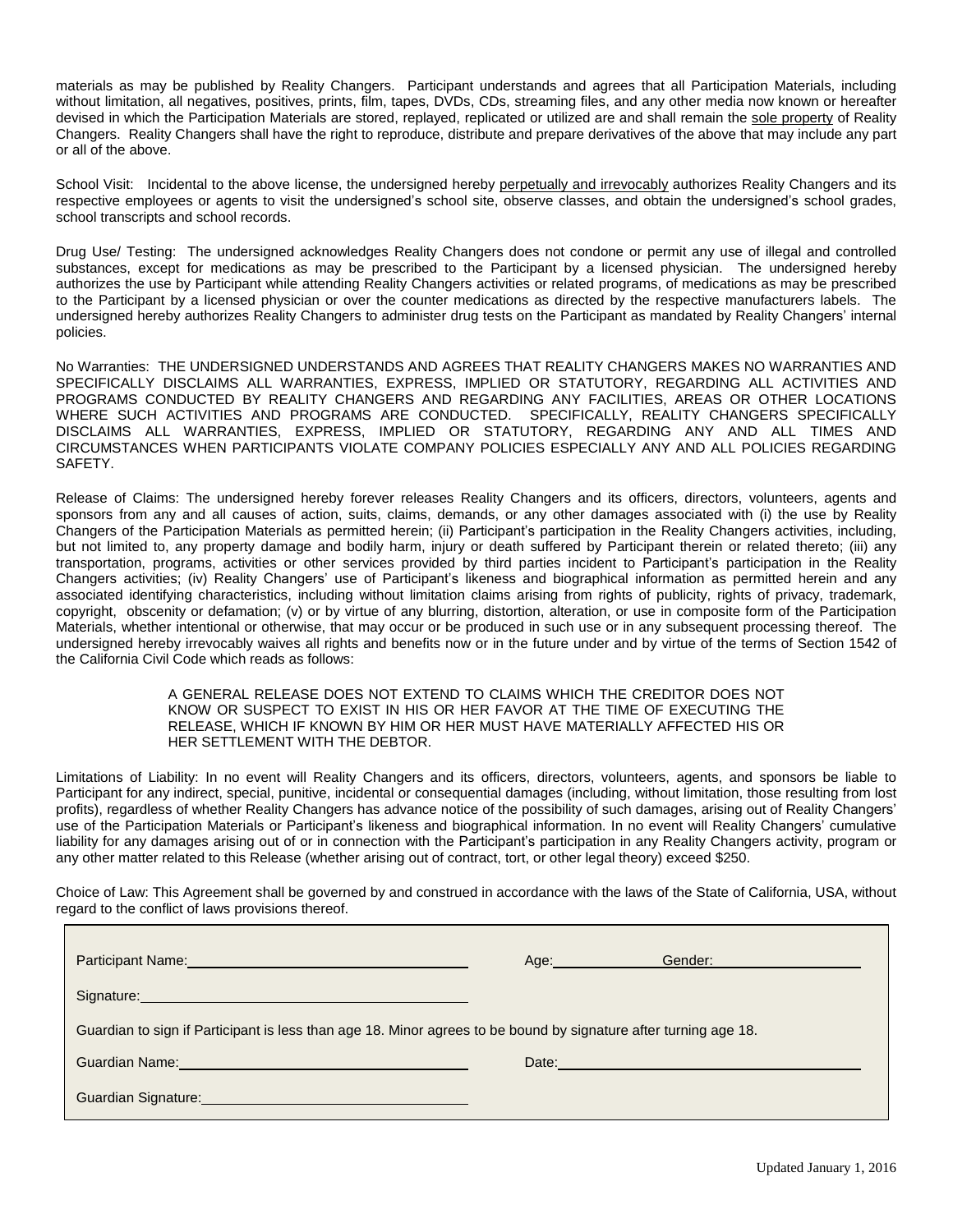

# **Formulario de autorización médica**

## **Acuerdo de participación y renuncia**

### **Sección I. Información importante en caso de emergencias médicas**

| Nombre de contacto en caso de emergencia: en el producto de teléfono en el producto de teléfono en el producto                                                                     |  |  |  |  |
|------------------------------------------------------------------------------------------------------------------------------------------------------------------------------------|--|--|--|--|
|                                                                                                                                                                                    |  |  |  |  |
| ¿Existe alguna condición médica o limitación física que debamos conocer sobre su hijo/a? Sí/No                                                                                     |  |  |  |  |
|                                                                                                                                                                                    |  |  |  |  |
| Anotar todas las condiciones médicas, físicas, emocionales, trastornos de comportamiento y discapacidades de aprendizaje:<br><u> 1980 - Johann Stoff, fransk politik (f. 1980)</u> |  |  |  |  |
|                                                                                                                                                                                    |  |  |  |  |
|                                                                                                                                                                                    |  |  |  |  |
|                                                                                                                                                                                    |  |  |  |  |

Al firmar este formulario, otorgo consentimiento informado al personal de primeros auxilios certificado en un mínimo de RCP y primeros auxilios por un proveedor reconocido a nivel nacional de proporcionar medidas básicas de primeros auxilios y de confort que incluyen el uso de medicamentos de venta libre/sin receta médica. Autorizo a Reality Changers a organizar o facilitar cualquier transporte necesario a la instalación médica más cercana para recibir tratamiento médico urgente o de emergencia si así se indica y asumo toda la responsabilidad de pago de dicho tratamiento. Por la presente autorizo al médico seleccionado por Reality Changers a asegurar y administrar cualquier y todo tratamiento médico que se considere necesario para mi hijo/a, incluyendo hospitalización y asumo la responsabilidad de todo pago.

## **Sección II. Acuerdo de Participación y Renuncia**

Este Acuerdo de Participación y Renuncia ("Renuncia") entre Reality Changers, una corporación sin fines de lucro de California, ("Reality Changers") y el participante que suscribe ("Participante"), en donde dicho Participante es de dieciocho años de edad o mayor, o el tutor legal firmante del Participante en nombre del participante en el cual dicho Participante tiene menos de dieciocho años, según el caso, se redacta y se inscribe en **(fecha de hoy)** \_\_\_\_\_\_\_\_\_\_ \_\_\_\_\_\_\_\_\_\_\_, 20\_\_\_. En consideración a la posibilidad ofrecida al Participante de ser parte de una actividad y/o programa de Reality Changers y por válida y valiosa consideración, cuya recepción y suficiencia de la cual el abajo firmante reconoce por medio del presente, el que suscribe otorga a Reality Changers y sus respectivos agentes, licenciatarios, sucesores y cesonarios los derechos establecidos en este documento.

Renuncia de alumno a FERPA: El alumno consiente y autoriza la divulgación a Reality Changers de toda información de identificación personal contenida en el expediente educativo del estudiante para intereses educativos legítimos, para llevar a cabo una actividad tal como consultor, abogado o auditor.

Licencia: El suscrito otorga a Reality Changers y sus respectivos agentes, licenciatarios, sucesores y cesionarios el derecho irrevocable y perpetuo de utilizar (i) el nombre, fotografía, imagen, voz, información biográfica y personal del Participante, declaraciones y la participación en actividades de Reality Changers o programas relacionados; (ii) cualquier redacción de universidad, discursos u otras obras creadas por el Participante a consecuencia de actividades de Reality Changers o programas relacionados; (iii) cualquier nota, fotografía, película o cinta de vídeo o de audio que puede extraerse del suscrito o de cualquiera de los materiales anteriores, incluyendo el audio, video y cualquier otra forma de multimedia de la participación del suscrito en las actividades de Reality Changers y programas relacionados; y (iv) materiales auxiliares o derivados basados en cualquiera de los anteriores (en conjunto (i) - (iv) son los "Materiales de Participación"), en relación con la mercadotecnia , la publicidad, la publicación y demostración de Reality Changers y sus programas y actividades, incluyendo, pero no limitado a: College Town, Scholarship City, College Apps Academy, Senior Academy, Alumni Network, programa exhaustivo de tutoría de Reality Changers o para cualquiera de los otros programas o